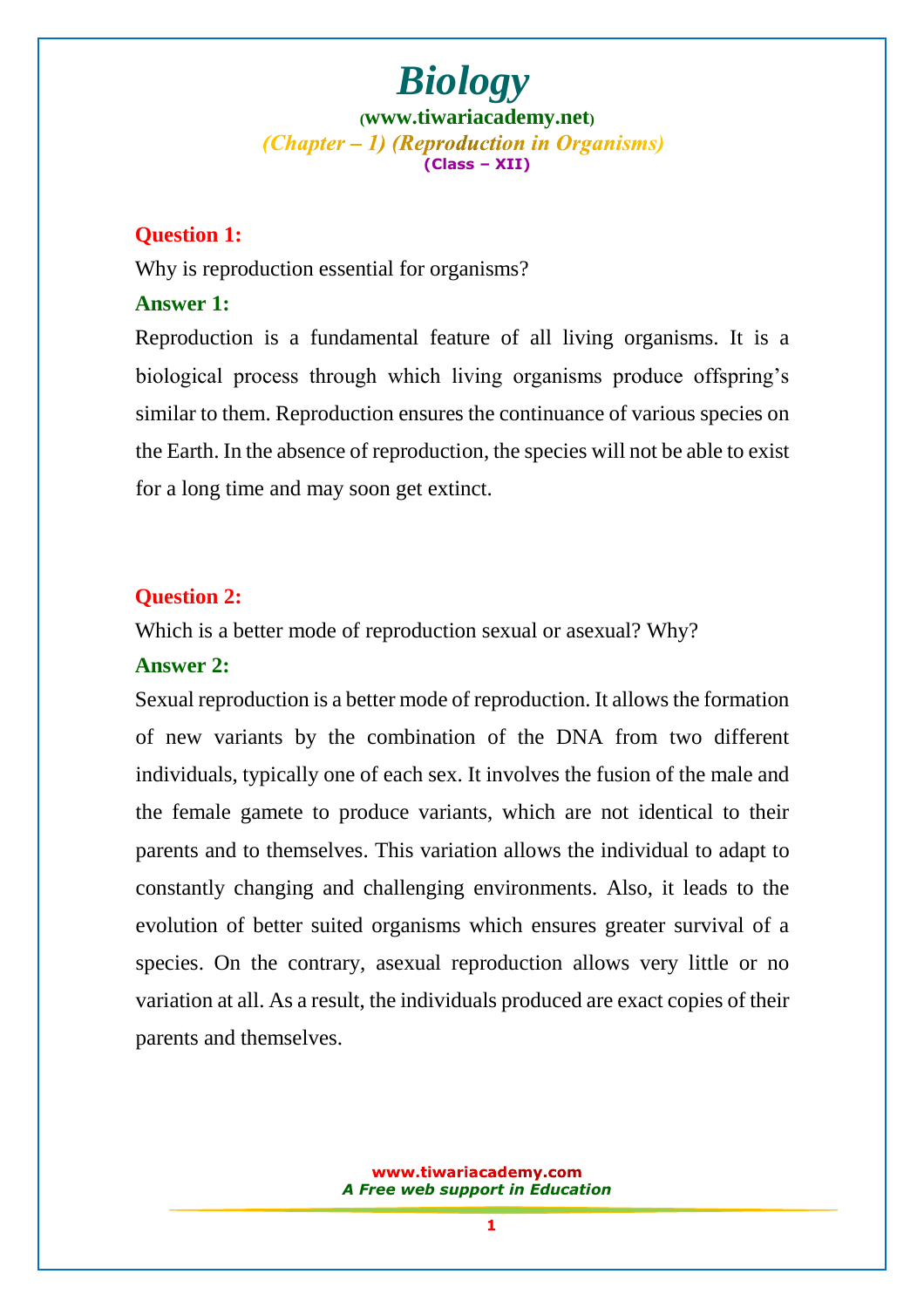#### **Question 3:**

Why is the offspring formed by asexual reproduction referred to as clone? **Answer 3:**

A clone is a group of morphologically and genetically identical individuals. In the process of asexual reproduction, only one parent is involved and there is no fusion of the male and the female gamete. As a result, the offsprings so produced are morphologically and genetically similar to their parents and are thus, called clones.

#### **Question 4:**

Offspring formed due to sexual reproduction have better chances of survival. Why? Is this statement always true?

#### **Answer 4:**

Sexual reproduction involves the fusion of the male and the female gamete. This fusion allows the formation of new variants by the combination of the DNA from two (usually) different members of the species. The variations allow the individuals to adapt under varied environmental conditions for better chances of survival. However, it is not always necessary that the offspring produced due to sexual reproduction has better chances of survival. Under some circumstances, asexual reproduction is more advantageous for certain organisms. For example, some individuals who do not move from one place to another and are well settled in their environment. Also, asexual reproduction is a fast and a quick mode of reproduction which does not consume much time and energy as compared to sexual reproduction.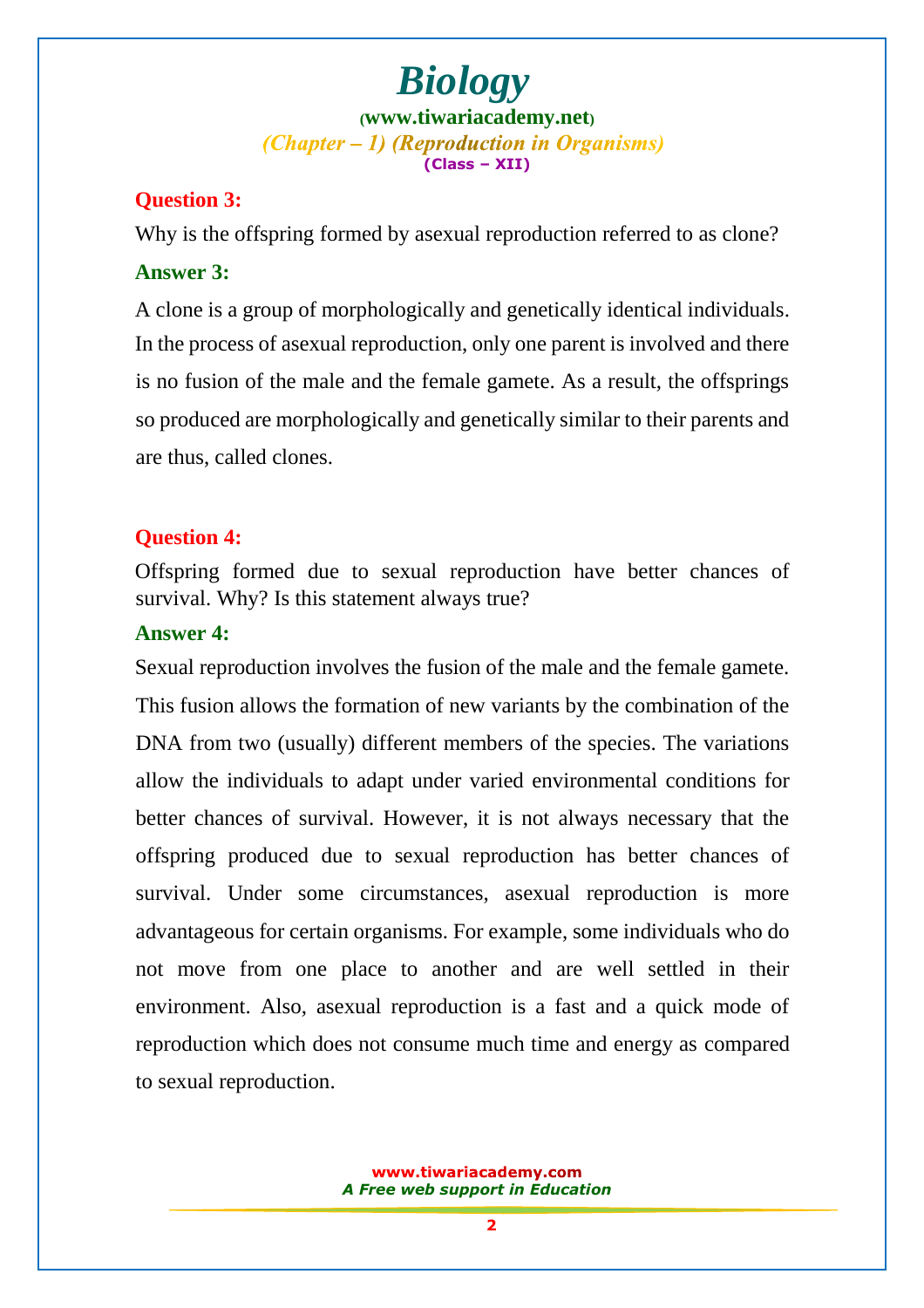## *Biology* (*Chapter – 1***) (***Reproduction in Organisms***) (Class – XII)**

## **Question 5:**

How does the progeny formed from asexual reproduction differ from those formed by sexual reproduction?

#### **Answer 5:**

|    | <b>Progeny</b>                                                                                                                                                                                                                     | <b>Example 15 Inches</b> formed from sexual formed from sexual                                                                                                                                                                                |
|----|------------------------------------------------------------------------------------------------------------------------------------------------------------------------------------------------------------------------------------|-----------------------------------------------------------------------------------------------------------------------------------------------------------------------------------------------------------------------------------------------|
|    | reproduction                                                                                                                                                                                                                       | reproduction                                                                                                                                                                                                                                  |
| 1. | As exual reproduction does not involve<br>the fusion of the male and the female<br>gamete. Organisms undergoing this<br>kind of reproduction produce<br>offspring's that are morphologically<br>and genetically identical to them. | Sexual reproduction involves the<br>fusion of the male and the female<br>gamete of two individuals, typically<br>one of each sex. Organisms<br>undergoing this kind of reproduction<br>produce offspring's that are not<br>identical to them. |
| 2. | Offsprings thus produced do not show<br>variations and are called clones.                                                                                                                                                          | Offspring's thus produced<br>show<br>variations from each other and their<br>parents.                                                                                                                                                         |

## **Question 6:**

Distinguish between asexual and sexual reproduction. Why is vegetative reproduction also considered as a type of asexual reproduction?

## **Answer 6:**

|    | <b>Sexual reproduction</b>                                                                                                             | <b>Asexual reproduction</b>                                                                                       |
|----|----------------------------------------------------------------------------------------------------------------------------------------|-------------------------------------------------------------------------------------------------------------------|
|    | It involves the fusion of the male and<br>female gamete.                                                                               | It does not involves the fusion of the<br>male and the female gamete                                              |
| 2. | different<br>(usually)<br>It requires two<br>individuals.                                                                              | It requires only one individual.                                                                                  |
| 3. | The individuals produced are not<br>identical to their parents and show<br>variations from each other and also,<br>from their parents. | The individuals<br>produced<br>are<br>identical to the parent and are hence,<br>called clones.                    |
| 4. | Most animals reproduce sexually. Both<br>of<br>and asexual<br>sexual<br>modes<br>reproduction are found in plants.                     | As exual modes of reproduction are<br>common in organisms having simple<br>organizations such as algae and fungi. |
| 5. | It is a slow process.                                                                                                                  | It is a fast process.                                                                                             |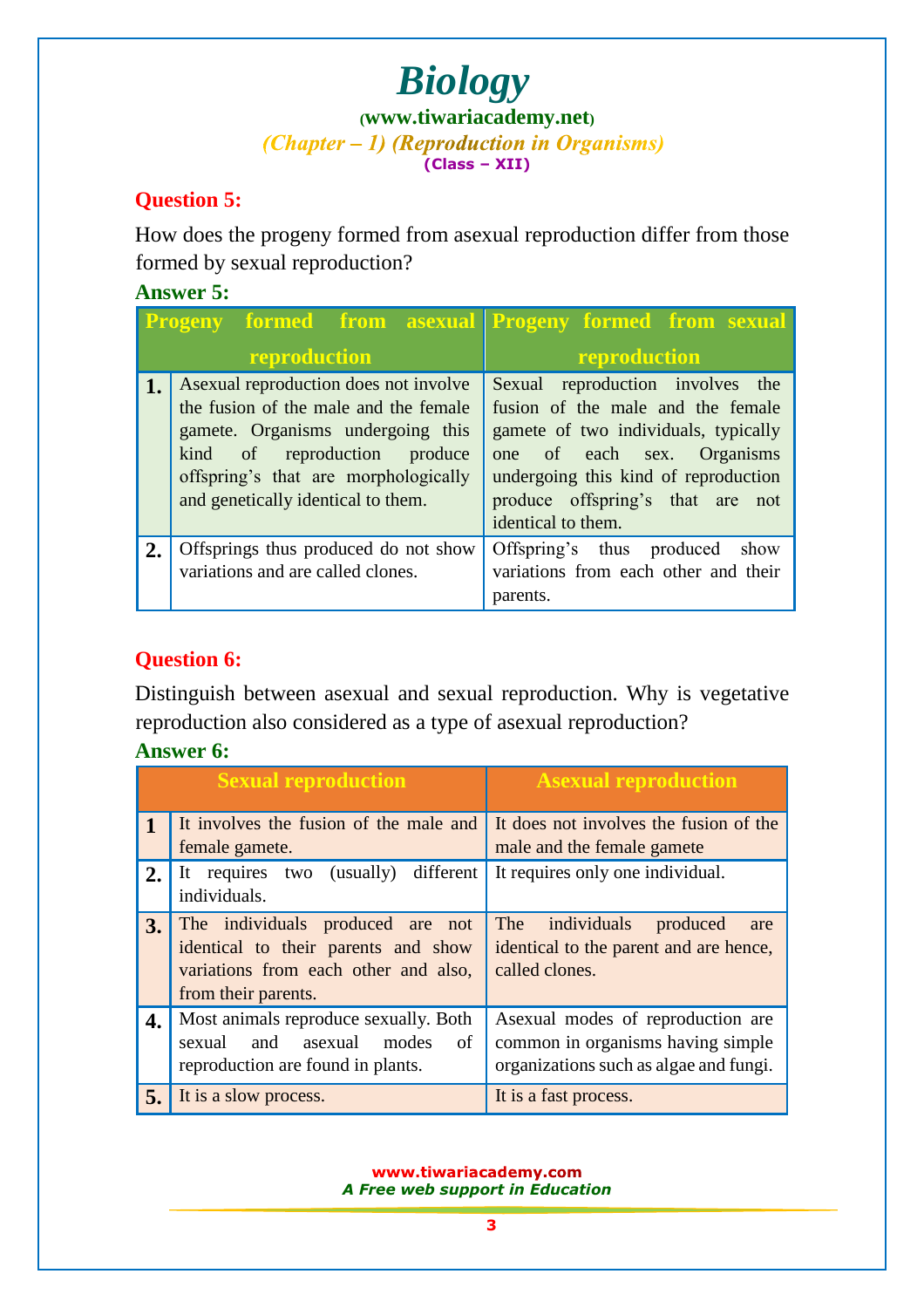Vegetative propagation is a process in which new plants are obtained without the production of seeds or spores. It involves the propagation of plants through certain vegetative parts such as the rhizome, sucker, tuber, bulb, etc. It does not involve the fusion of the male and the female gamete and requires only one parent. Hence, vegetative reproduction is considered as a type of asexual reproduction.

#### **Question 7:**

What is vegetative propagation? Give two suitable examples.

#### **Answer 7:**

Vegetative propagation is a mode of asexual reproduction in which new plants are obtained from the vegetative parts of plants. It does not involve the production of seeds or spores for the propagation of new plants. Vegetative parts of plants such as runners, rhizomes, suckers, tubers, etc. can be used as propagules for raising new plants.

Examples of vegetative reproduction are**:**

#### **1. Eyes of potato:**

The surface of a potat[o has seve](www.tiwariacademy.com)ral buds called eyes. Each of these buds when buried in soil develops into a new plant, which is identical to the parent plant.

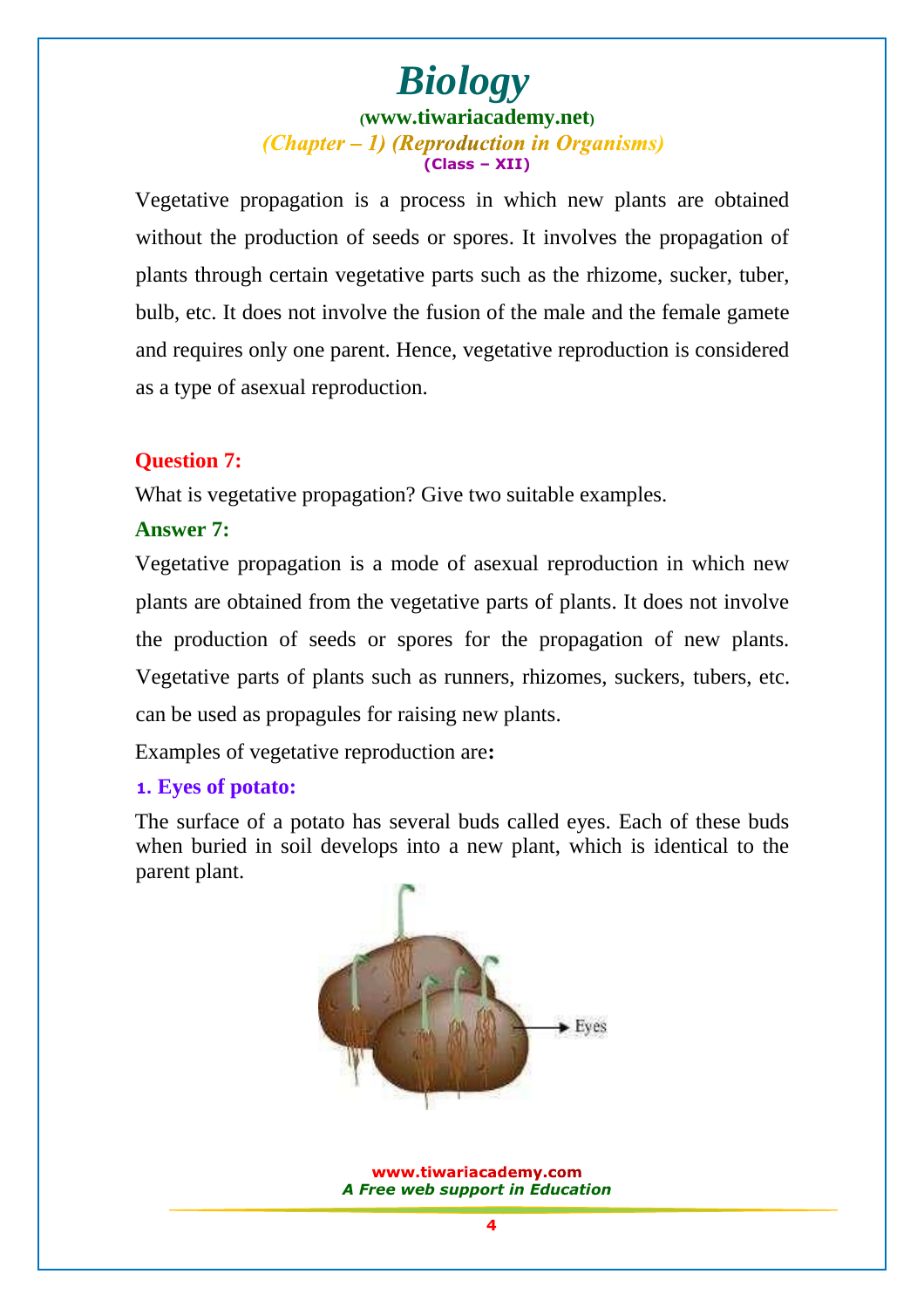# *Biology*

**([www.tiwariacademy.net](http://www.tiwariacademy.net/))** (Chapter – 1) (Reproduction in Organisms) **(Class – XII)**

#### **2. Leaf buds of Bryophyllum:**

The leaves of *Bryophyllum* plants bear several adventitious buds on their margins. These leaf buds have the ability to grow and develop into tiny plants when the leaves get detached from the plant and come in contact with moist soil.



#### **Question 8:**

Define

- **(a)** Juvenile phase,
- **(b)** Reproductive phase,

**(c)** Senescent phase.

#### **Answer 8:**

**(a)** Juvenile phase:

It is the period of growth in an individual organism after its birth and before

it reaches reproductive maturity.

**(b)** Reproductive phase:

It is the period when an individual organism reproduces sexually.

**(c)** Senescent phase:

It is the period when an organism grows old and loses the ability to reproduce.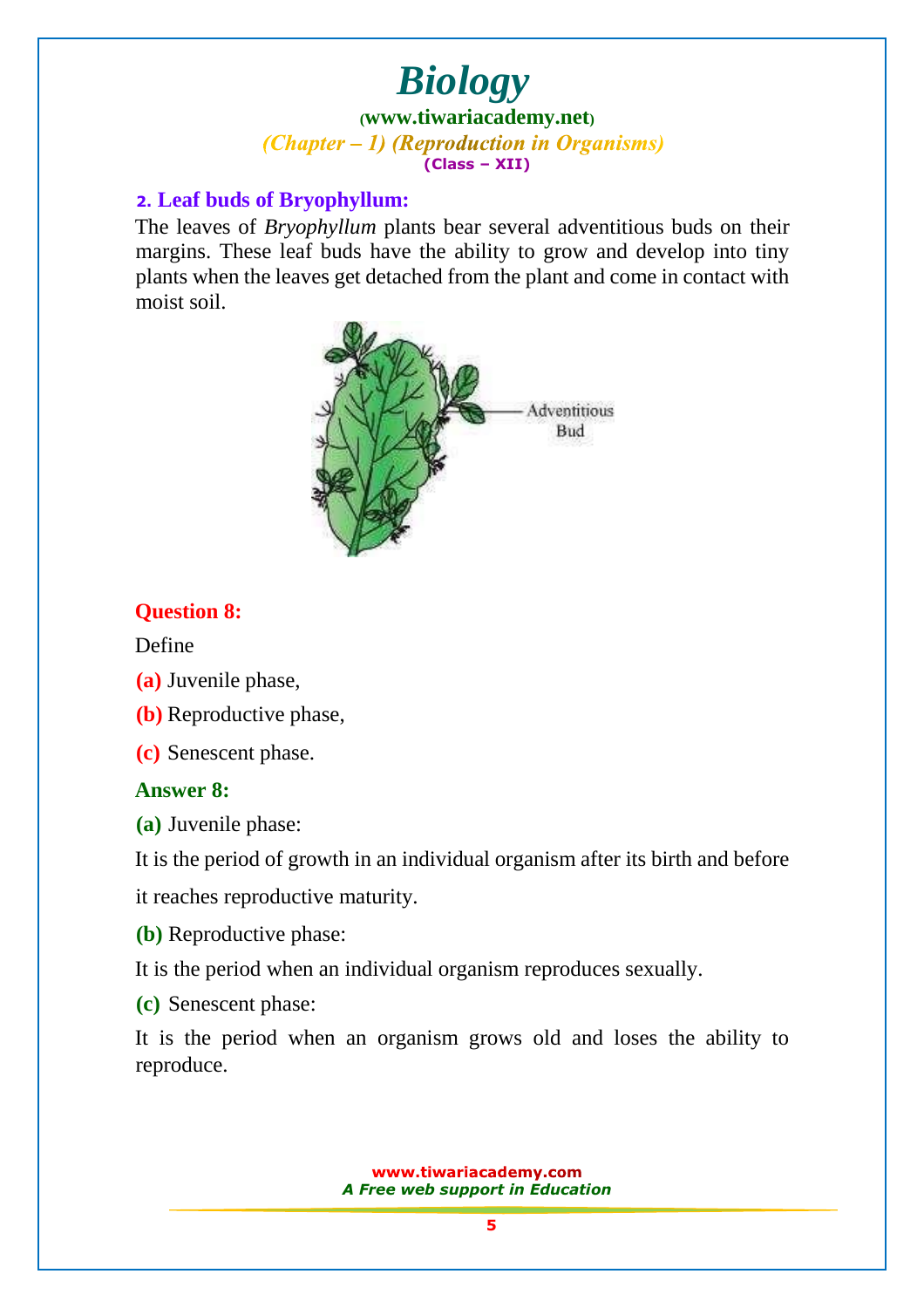#### **Question 9:**

Higher organisms have resorted to sexual reproduction in spite of its complexity. Why?

#### **Answer 9:**

Although sexual reproduction involves more time and energy, higher organisms have resorted to sexual reproduction in spite of its complexity. This is because this mode of reproduction helps introduce new variations in progenies through the combination of the DNA from two (usually) different individuals. These variations allow the individual to cope with various environmental conditions and thus, make the organism better suited for the environment. Variations also lead to the evolution of better organisms and therefore, provide better chances of survival. On the other hand, asexual reproduction does not provide genetic differences in the individuals produced.

#### **Question 10:**

Explain why meiosis and gametogenesis are always interlinked?

#### **Answer 10:**

Meiosis is a process of reductional division in which the amount of genetic material is reduced. Gametogenesis is the process of the formation of gametes. Gametes produced by organisms are haploids (containing only one set of chromosomes), while the body of an organism is diploid. Therefore, for producing haploid gametes (gametogenesis), the germ cells of an organism undergo meiosis. During the process, the meiocytes of an organism undergo two successive nuclear and cell divisions with a single cycle of DNA replication to form the haploid gametes.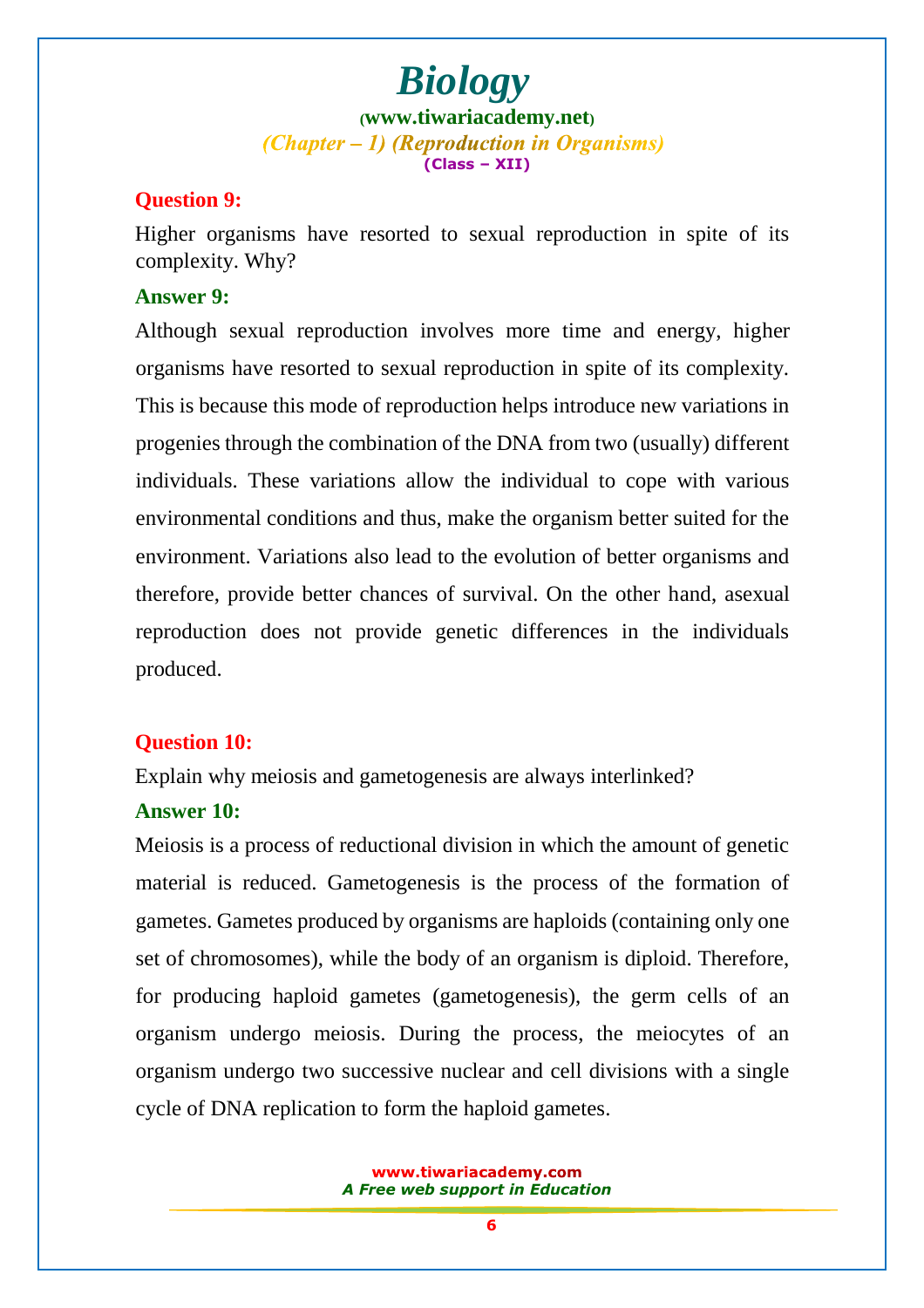# *Biology*

**([www.tiwariacademy.net](http://www.tiwariacademy.net/))** (Chapter – 1) (Reproduction in Organisms) **(Class – XII)**

## **Question 11:**

Identify each part in a flowering plant and write whether it is haploid (n) or

diploid (2n).

| $(a)$ Ovary ———————————                                     |
|-------------------------------------------------------------|
| $(b)$ Anther                                                |
| $\left( \textbf{c} \right)$ Egg $\left( \textbf{c} \right)$ |
| $(d)$ Pollen                                                |
| $(e)$ Male gamete ————————————————————                      |
|                                                             |
| <b>Answer 11:</b>                                           |
| (a) Ovary Diploid $(2n)$                                    |
| (b) Anther Diploid $(2n)$                                   |
| (c) Egg Haploid $(n)$                                       |
| (d) Pollen Haploid $(n)$                                    |
| (e) Male gamete $\underline{Haploid}(n)$                    |
| $(f)$ Zygote Diploid $(2n)$                                 |

## **Question 12:**

Define external fertilization. Mention its disadvantages.

## **Answer 12:**

External fertilization is the process in which the fusion of the male and the female gamete takes place outside the female body in an external medium, generally water.

Fish, frog, starfish are some organisms that exhibit external fertilization.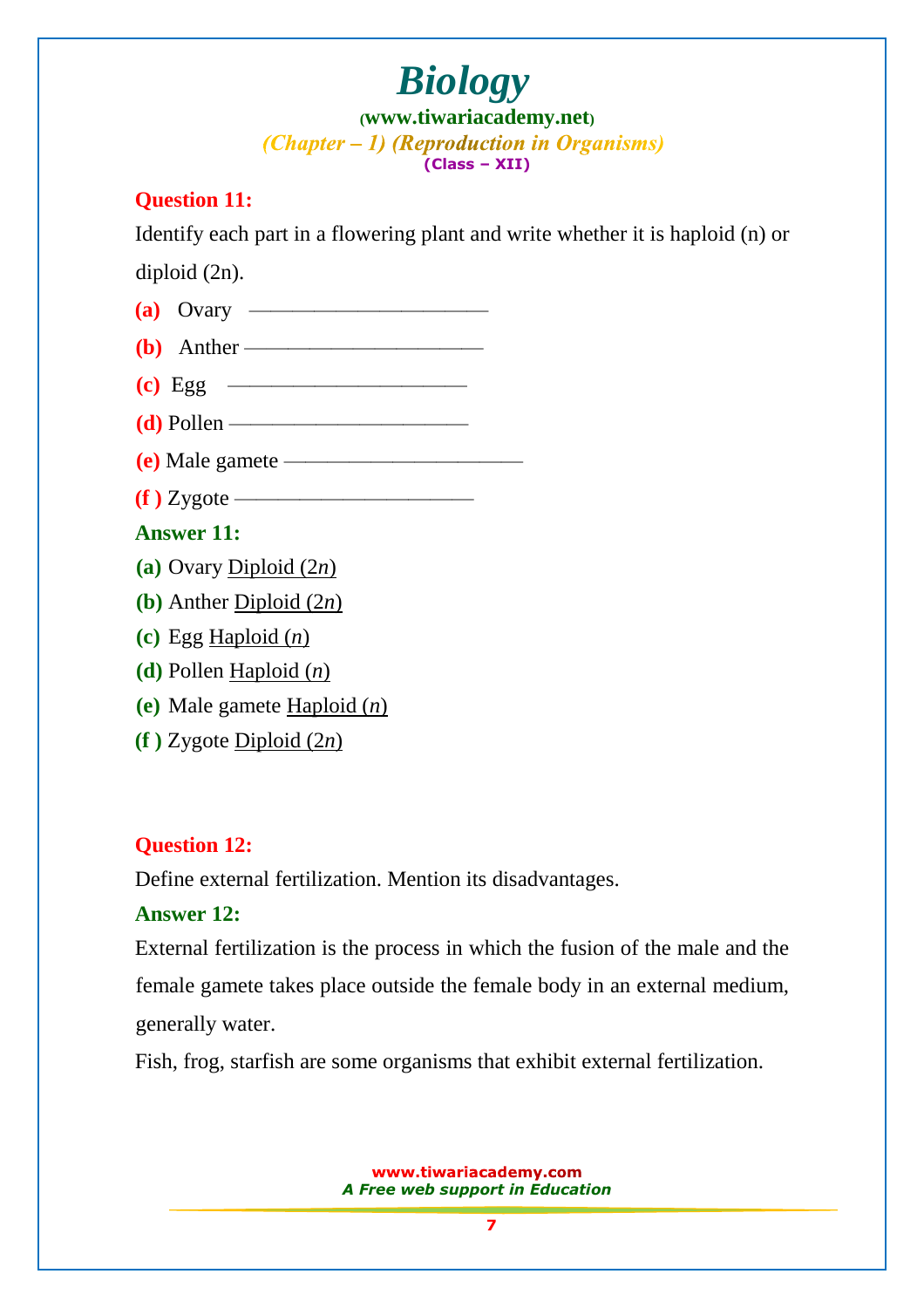#### **Disadvantages of external fertilization:**

In external fertilization, eggs have less chances of fertilization. This can lead to the wastage of a large number of eggs produced during the process. Further, there is an absence of proper parental care to the offspring, which results in a low rate of survival in the progenies.

## **Question 13:**

Differentiate between a zoospore and a zygote.

**Answer 13:**

| <b>Zoospore</b>                                                                                                                                                    | <b>Zygote</b>  |
|--------------------------------------------------------------------------------------------------------------------------------------------------------------------|----------------|
| <b>1.</b> A zoospore is a motile as exual spore $\vert$ A zygote is a non-motile diploid<br>that utilizes the flagella for cell formed as a result of<br>movement. | fertilization. |
| 2. It is an asexual reproductive It is formed as a result of sexual<br>structure.                                                                                  | reproduction.  |

## **Question 14:**

Differentiate between gametogenesis from embryogenesis.

## **Answer 14:**

| <b>Gametogenesis</b>                                                                                                                                                                          | <b>Embryogenesis</b>                                     |
|-----------------------------------------------------------------------------------------------------------------------------------------------------------------------------------------------|----------------------------------------------------------|
| It is the process of the formation of It is the process of the<br>haploid male and female gametes development of the embryo from<br>from diploid meiocytes through the<br>process of meiosis. | the repeated mitotic divisions of<br>the diploid zygote. |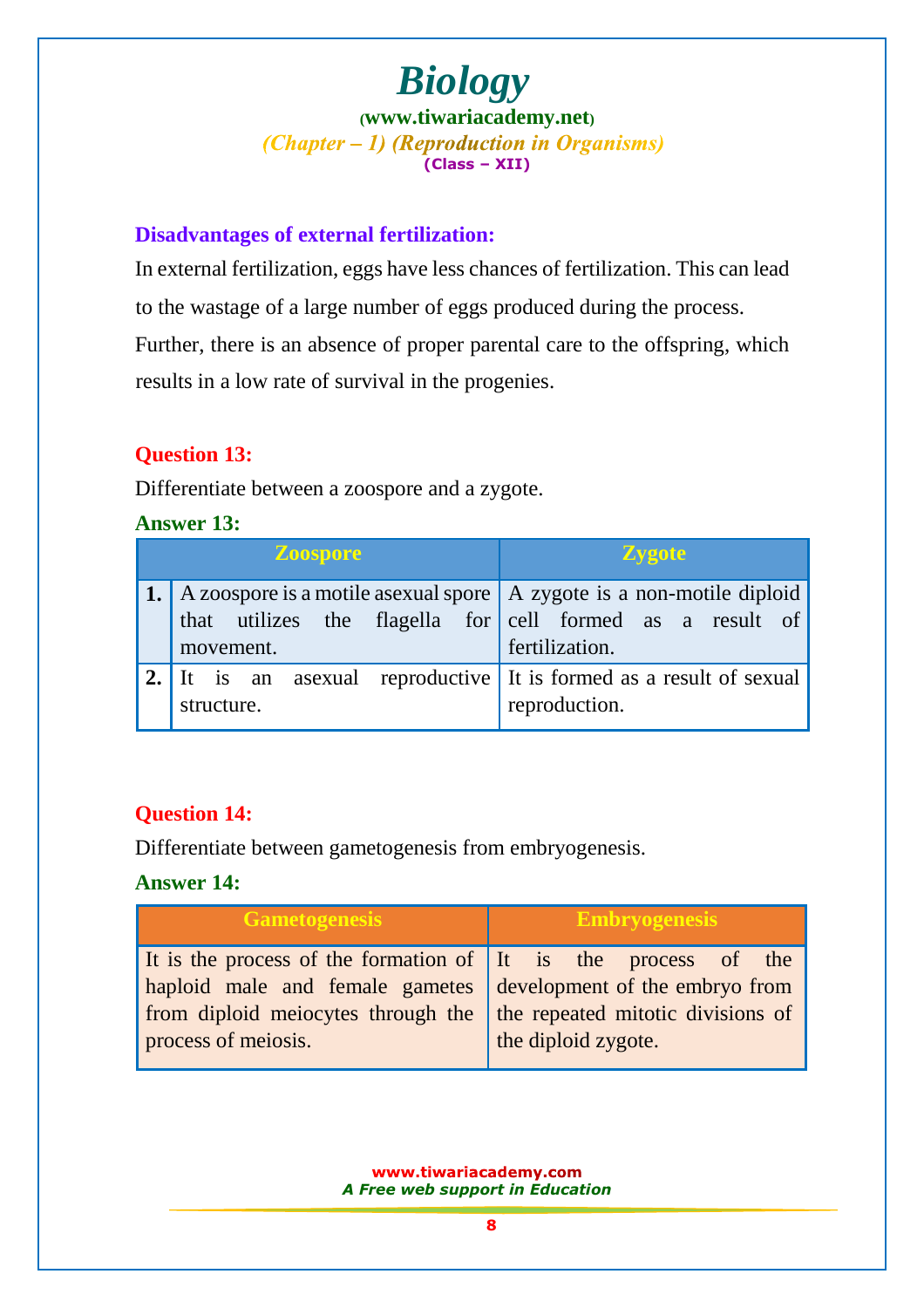## **Question 15:**

Describe the post-fertilization changes in a flower.

#### **Answer 15:**

Fertilization is the process of the fusion of the male and the female gamete to form a diploid zygote. After fertilization, the zygote divides several times to form an embryo. The fertilized ovule forms a seed. The seed contains an embryo, enclosed in a protective covering, called the seed coat. As the seed grows further, other floral parts wither and fall off. This leads to the growth of the ovary, which enlarges and ripens to become a fruit with a thick wall called the pericarp.

## **Question 16:**

What is a bisexual flower? Collect five bisexual flowers from your neighbourhood and with the help of your teacher find out their common and scientific names.

#### **Answer 16:**

A flower that contains both the male and female reproductive structure (stamen and pistil) is called a bisexual flower. Examples of plants bearing bisexual flowers are:

- Water lily ( *Nymphaea odorata*)
- Rose (*Rosa multiflora* )
- Hibiscus (*Hibiscus Rosa-sinensis* )
- Mustard ( *Brassica nigra*)
- Petunia (*Petunia hybrida*)